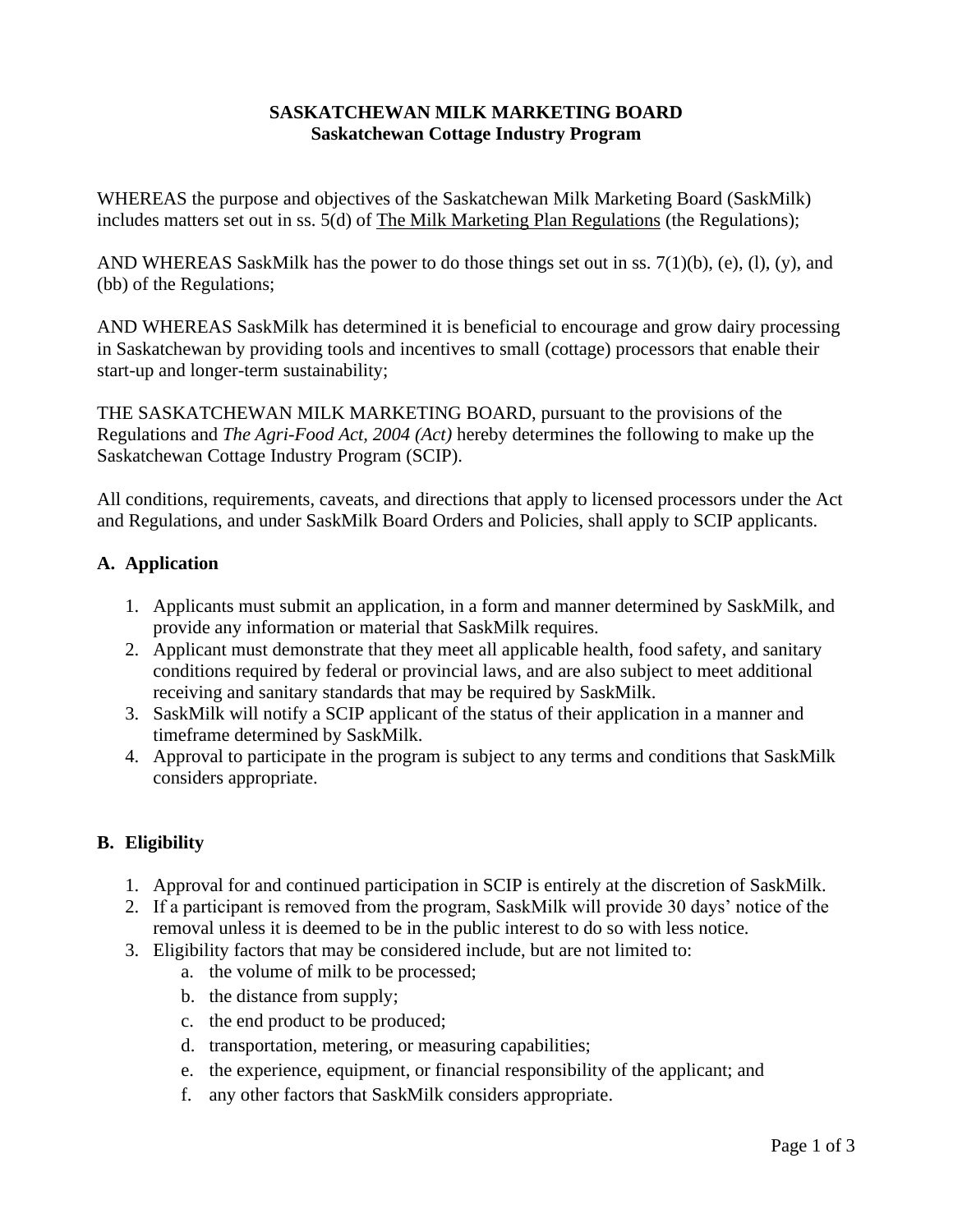## **C. Program: On-Farm Processing**

- 1. Conditions:
	- a. The applicant must operate processing on a production facility owned by the applicant.
	- b. The applicant's producer license and facility license must be in good standing.
	- c. The processing must be only utilizing milk produced by that applicant's own cows (unless otherwise permitted under a processing approval by SaskMilk).
	- d. There is no minimum volume that applies to the On-Farm processing program.
	- e. The maximum volume that applies to the On-Farm processing program is:
		- i. the volume of milk produced at that farm's production facility OR
		- ii. if the difference between the volume processed and the farm's total production is less than 30 kgs, the volume of milk produced at that farm's production facility minus 30 kgs.
- 2. Benefits:
	- a. The SCIP processor will receive a rebate on the volume of processed milk that is equivalent to that month's pooled transportation cost for Saskatchewan.

#### **D. Program: Discount Milk**

- 1. Conditions:
	- a. Minimum volume may be established by SaskMilk on a case-by-case basis considering costs and benefits to the industry.
	- b. Maximum volume for benefits in any one year is 1.3 million litres.
	- c. An On-Farm Processor is also eligible to apply for the Discount Milk program.
	- d. The processed dairy product must be produced exclusively from Canadian milk and dairy ingredients.
	- e. Applications to the Discount Milk program must include, but are not limited to:
		- i. Anticipated sales volume of the proposed product;
		- ii. Composition of the proposed product, including: butterfat and milk solids nonfat components as well as other ingredients to be used;
		- iii. Preliminary written indication of the Milk Class the dairy product would fall under as per the harmonized milk classification system;
		- iv. Detailed marketing plan indicating, among other things, the distribution network and the targeted market; and
		- v. Estimated market distribution of the proposed product and the amount of milk required.
	- f. An applicant approved under the Western Milk Pool 1c4c program and/or under the CDC's Dairy Innovation Program is not eligible for the SCIP Discount Milk program.
- 2. Benefits:
	- a. Waiver of any milk delivery charges to the processing location; and